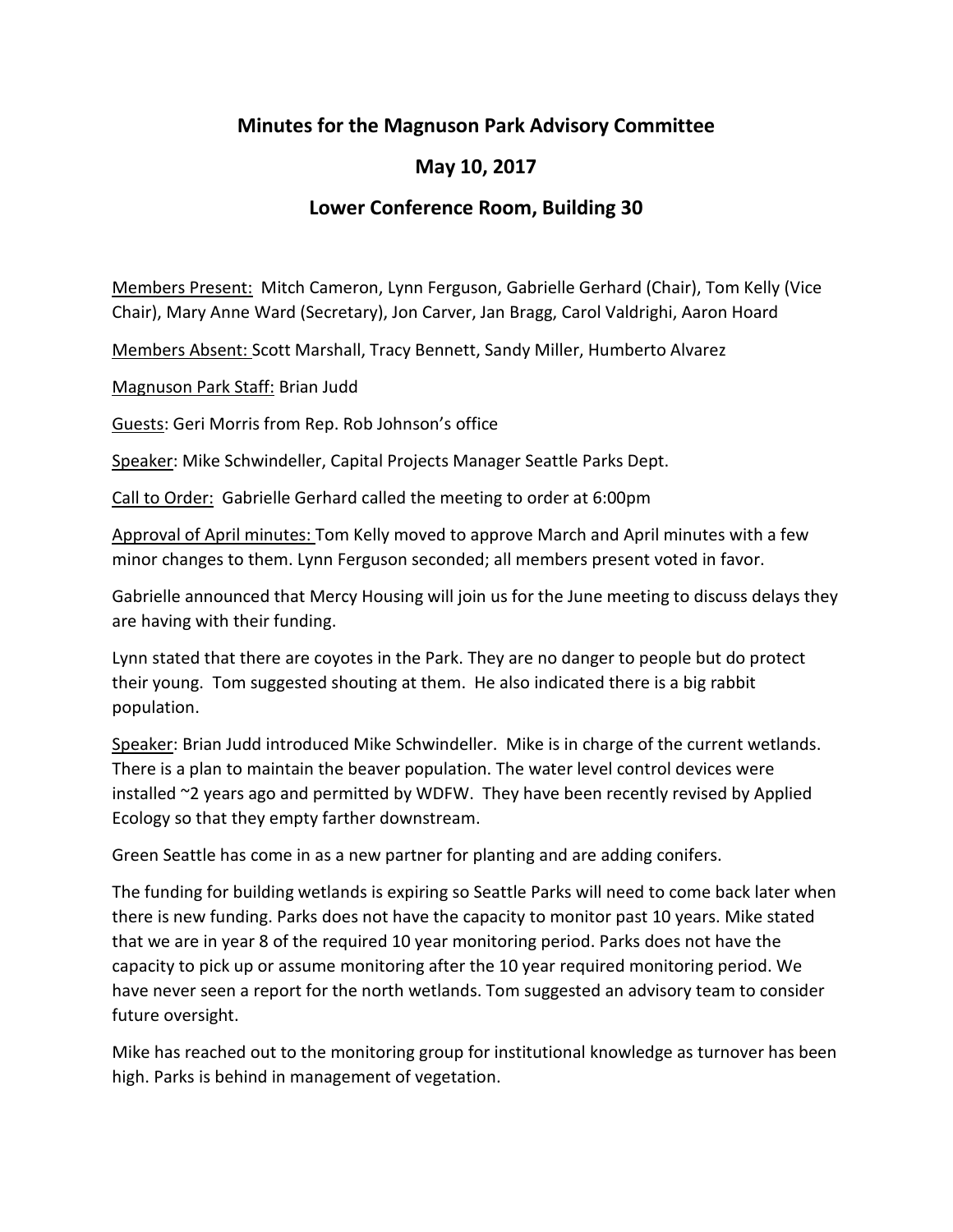Questions were asked about the 520 mitigation plan. The last part of the mitigation funds are not going to Magnuson Park. Lynn noted the shoreline needs to be rebuilt. The money is scheduled to go to the Arboretum.

Discussion on reporting to constituents: Brian and Gabrielle wanted to know how we report on the committees activities to our constituents. There are groups that advocate for the fields and they meet over a beer. Jon would like a more formal line of communication with field use groups. Lynn suggested the Sports Advisory Council as a vehicle for communication.

Lynn reports to a board, Tom gets the word out that the minutes are on the website. Mary Anne reports to her staff and board.

The suggestion was made that we speak at the Parks Commissioners meetings. We could take turns reporting to them. They meet twice a month on Thursday evenings.

Jan Bragg reports back to the Conservation Manager at Seattle Audubon..

Committees: There is a committee about signage and one looking for members for MPAC. The signage committee has met a couple of times. The membership committee has not met yet.

There is no by-law committee.

Development of MPAC focus and priorities: Brian and Gabrielle will review old documents from the 2012 strategic plan and list what remains to be done. Lynn suggested we have both financial and non-financial goals. Tom suggested we have a capital list if we can have an operating and maintenance budget. Jon would like to review the field projects. Mary Anne suggested a review of the emergency plan for the Park in case of an earthquake. Brian will try to talk to us about the emergency plan in July. Please bring a list of priorities to the June meeting. Next year is a critical year for funding as we have a biennial budget period for the city.

Director's Report: Brian commended the signage committee for their work. The radio station open house went well. Younger people came to the open house. They will be creating a podcast of the history of the Park.

Parks has requested interest in a restaurant. There are 3 bids for bldg. 20 and they will be reviewed next week.